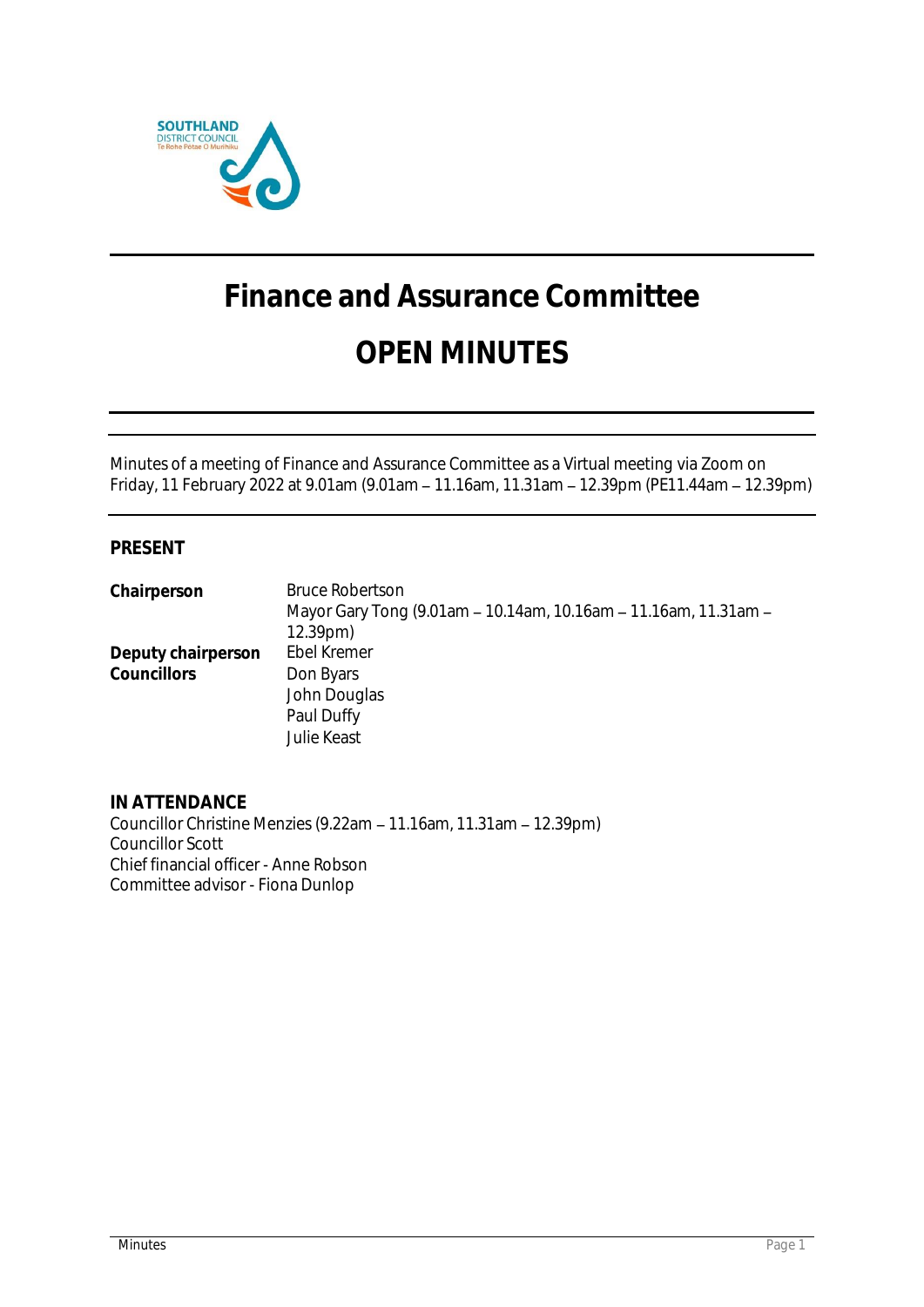

## **1 Apologies**

There were no apologies.

**2 Leave of absence** 

There were no requests for leave of absence.

**3 Conflict of interest**

There were no conflicts of interest declared.

**4 Public forum**

There was no public forum.

**5 Extraordinary/urgent items**

There were no extraordinary/urgent items.

**6 Confirmation of minutes**

**Resolution**

Moved Chairperson Robertson, seconded Cr Keast **and resolved:**

**That the Finance and Assurance Committee confirms the minutes of the meeting held on 17 December 2021 as a true and correct record of that meeting.**

#### **Reports**

**7.1 Finance and Assurance Committee Work plan for the year ended 30 June 2022 Record No: R/21/12/66291**

Project accountant – Emma Strong was in attendance for this item.

**Resolution**

Moved Chairperson Robertson, seconded Cr Douglas **and resolved:**

**That the Finance and Assurance Committee:**

**a)** receives the report titled "Finance and Assurance Committee Work plan for the year ended 30 June 2022" dated 4 February 2022.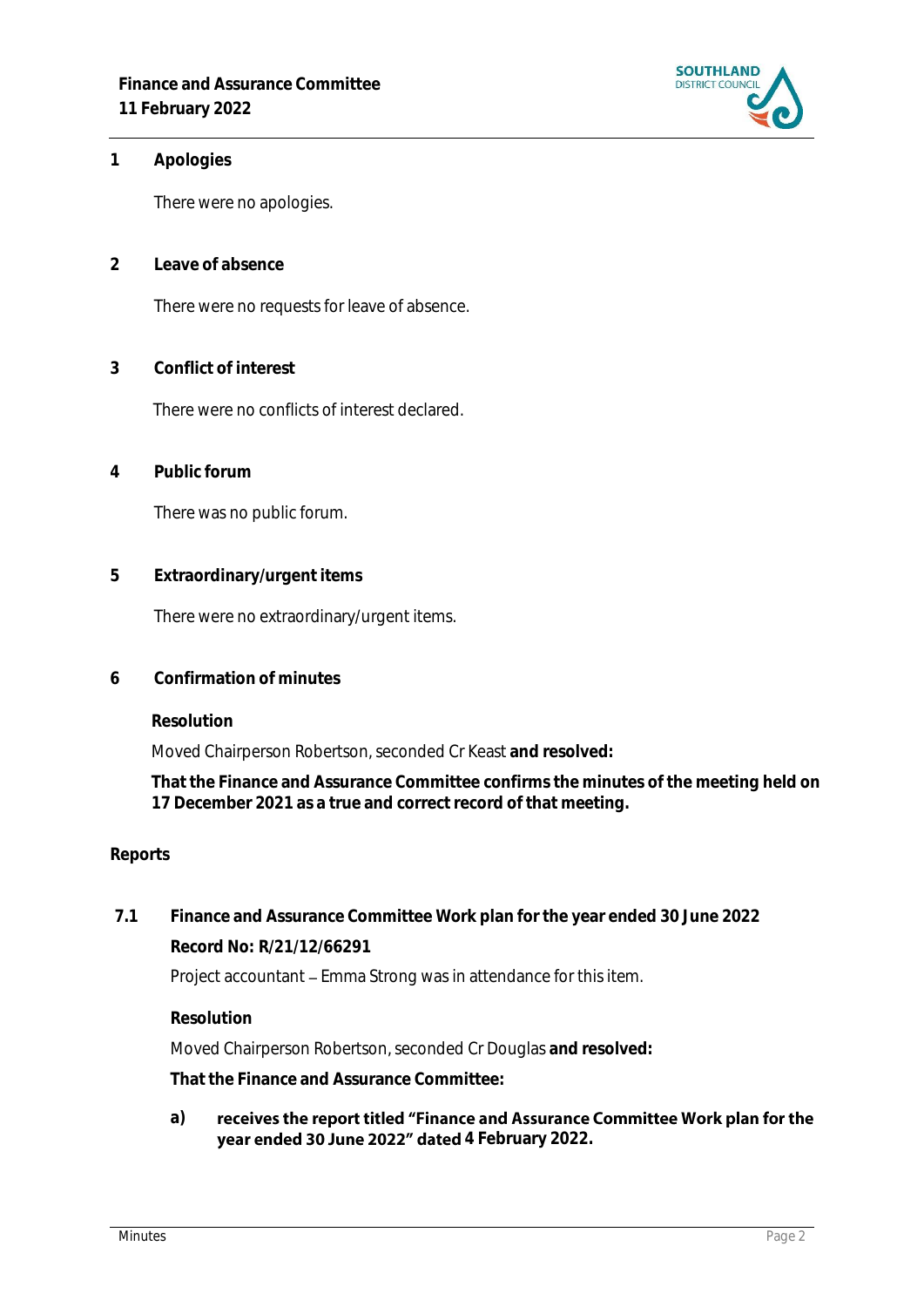

- **b) notes the changes made to the Finance and Assurance Committee Work plan for the year ended 30 June 2022 since the last meeting.**
- **7.2 Draft significant forecasting assumptions for the 2022/2023 Annual Plan**

**Record No: R/21/11/62194**

Corporate performance lead – Jason Domigan and Project accountant – Emma Strong were in attendance for this item.

Mr Domigan and Mrs Strong advised that the purpose of the report was for the Committee to review and endorse the draft significant forecasting assumptions to be used to compile the 2022/2023 Annual Plan which will be adopted in June 2022.

(During discussion on the item Councillor Menzies joined the meeting at 9.22am.)

#### **Resolution**

Moved Chairperson Robertson, seconded Deputy Chairperson Kremer **and resolved:**

**That the Finance and Assurance Committee:**

#### **a)** Receives the report titled "Draft significant forecasting assumptions for the 2022/2023 Annual Plan" dated 4 February 2022.

- **b) Determines that this matter or decision be recognised as not significant in terms of Section 76 of the Local Government Act 2002.**
- **c) Determines that it has complied with the decision-making provisions of the Local Government Act 2002 to the extent necessary in relation to this decision; and in accordance with Section 79 of the Act determines that it does not require further information, further assessment of options or further analysis of costs and benefits or advantages and disadvantages prior to making a decision on this matter.**
- **d) Endorse the significant forecasting assumptions from the Long Term Plan 2021-2031 (attachment A of the officers report) including the proposed change below:**
	- **i) Increase the interest rates on borrowing from 2% to 3%.**

# **7.3 Progress report on Annual Plan 2022/2023**

# **Record No: R/22/1/1924**

Corporate performance lead - Jason Domigan and Project accountant - Emma Strong were in attendance for this item.

Mr Domigan advised that the purpose of the report was to provide an update to the Finance and Assurance Committee on the progress of the Annual Plan 2022/2023.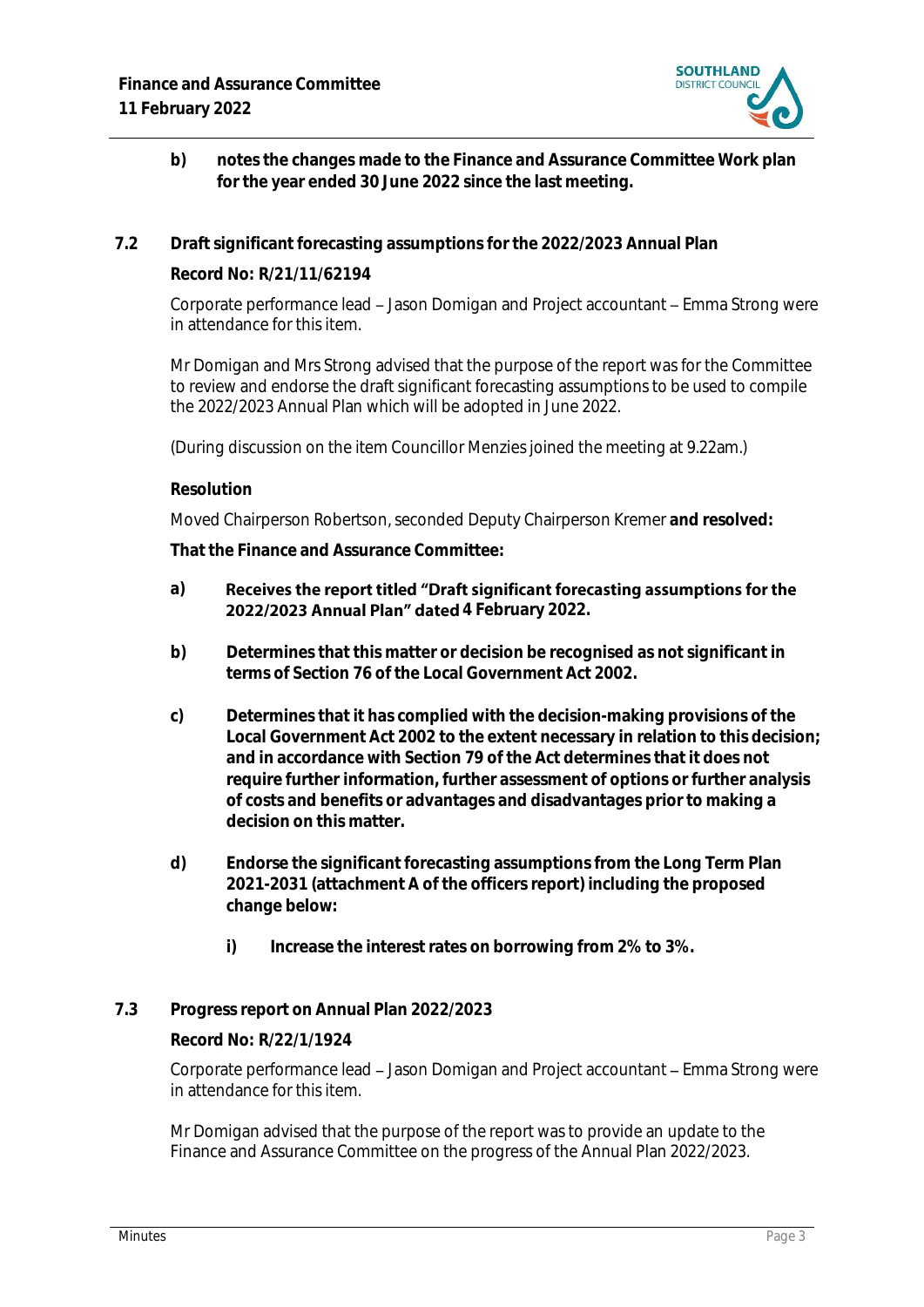

# **Resolution**

Moved Chairperson Robertson, seconded Cr Douglas **and resolved:**

**That the Finance and Assurance Committee:**

- a) Receives the report titled "Progress report on Annual Plan 2022/2023" dated 4 **February 2022.**
- **b) Determines that this matter or decision be recognised as not significant in terms of Section 76 of the Local Government Act 2002.**
- **c) Determines that it has complied with the decision-making provisions of the Local Government Act 2002 to the extent necessary in relation to this decision; and in accordance with Section 79 of the act determines that it does not require further information, further assessment of options or further analysis of costs and benefits or advantages and disadvantages prior to making a decision on this matter.**
- **d) Endorse the updated Annual Plan 2022/2023 project plan.**
- **e) Recommends to Council that formal consultation on the Annual Plan not be undertaken due to no significant or material differences from year two of the 2021/2031 Long Term Plan.**
- **f) Recommends to Council that Annual Plan information be communicated to the community through First Edition.**

(Mayor Tong left the meeting at 10.14am.)

### **7.4 Approach to borrowing**

**Record No: R/21/6/25966**

Chief financial officer - Anne Robson was in attendance for this item.

Miss Robson advised that the purpose of the report was for the Committee to consider the the Council's Liability Management Policy and make a recommendation to Council.

(During discussion on the item Mayor Tong returned to the meeting at 10.16am.)

**Moved Chairman Bruce Robertson, seconded Councillor Kremer the following recommendations:**

That the Finance and Assurance Committee:

- a) receives the report titled "Approach to borrowing" dated 4 February 2022.
- b) determines that this matter or decision be recognised as not significant in terms of Section 76 of the Local Government Act 2002.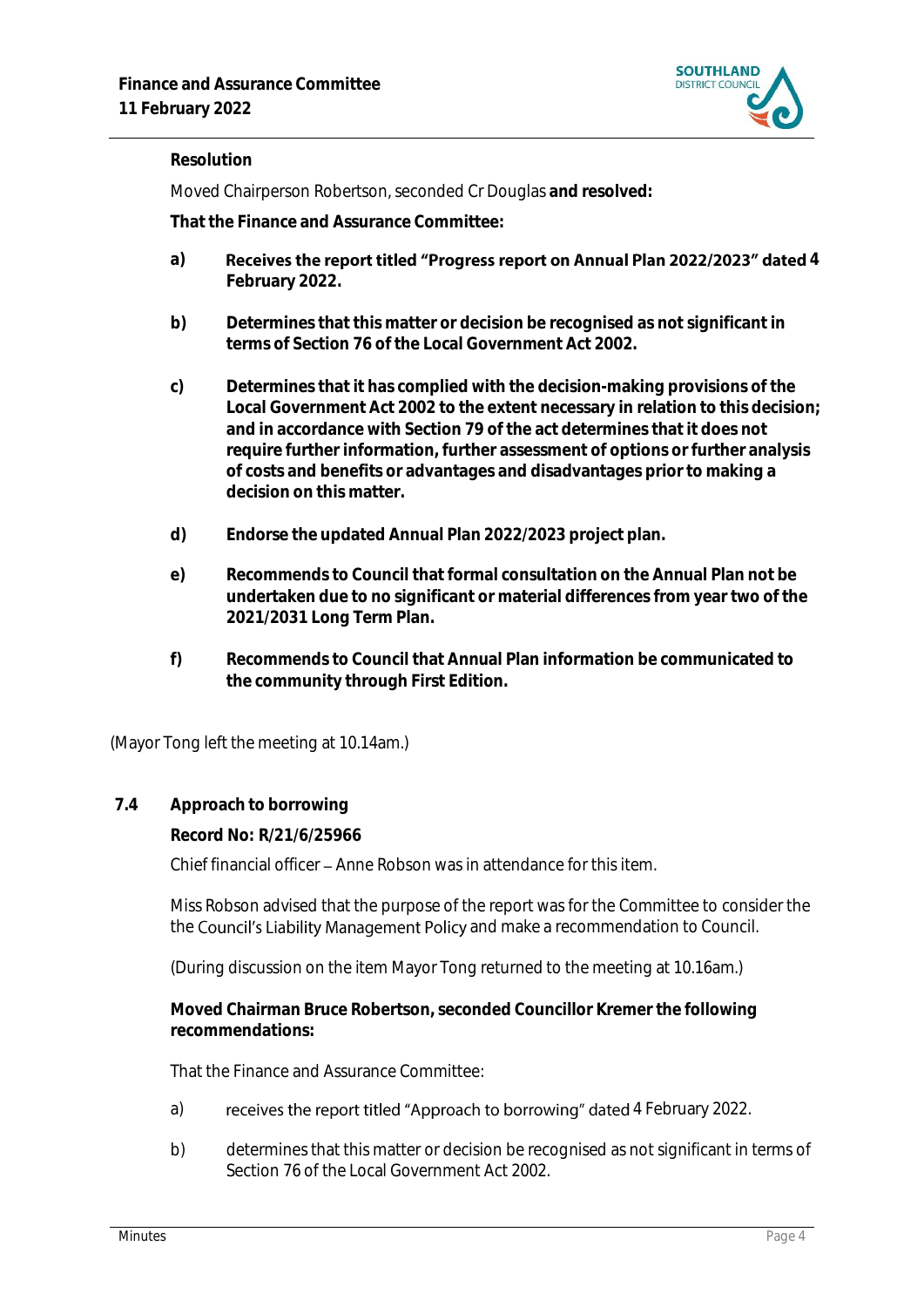

- c) determines that it has complied with the decision-making provisions of the Local Government Act 2002 to the extent necessary in relation to this decision; and in accordance with Section 79 of the act determines that it does not require further information, further assessment of options or further analysis of costs and benefits or advantages and disadvantages prior to making a decision on this matter.
- d) agrees the following borrowing approach in line with Council's Liability policy plus 1.6% of borrowers notes where required

| Instrument         | Amount (\$millions) | Maturity |
|--------------------|---------------------|----------|
| Fixed rate bond    | \$13.5              | 2024     |
| Floating rate note | \$1.5               | 2024     |
| Fixed rate bond    | \$5.9               | 2027     |
| Floating rate note | \$5.9               | 2028     |
| Fixed rate bond    | \$6.7               | 2028     |
| Fixed rate bond    | \$8.4               | 2031     |
| Fixed rate bond    | \$8.4               | 2035     |
| Floating rate note | \$8.4               | 2036     |
| Fixed rate bond    | \$8.4               | 2036     |
| Total              | \$67.1              |          |

- e) agrees that the Chief Financial Officer can make changes to this approach based on funding needs but that any change will be in line with Councils Liability policy.
- f) requests that the committee be advised of any changes made to the borrowing approach noted in resolution (d) above.
- g) acknowledges that further borrowing may be undertaken, when necessary, with the Local Government Funding Agency for short term cash flow needs, in line with Councils Liability Policy.
- h) recommends to Council that it approve the maximum daily transaction amounts that may occur on enacting the above borrowing strategy.
- New h) recommends to Council that authority be given to Chief Executive to approve any necessary increase in the maximum daily transaction amounts needed to give effect to the above borrowing strategy outlined in resolution d above.
- i) acknowledges the use of short term debt to fund the liabilities of the three waters activities until the date of transfer to the new three waters entity.
- $\mathcal{H}$  borrow the assessed annual funding requirement in two instalments per year in advance, if required, investing the funds until required.
- $\forall$ i) request staff investigate further the option of Council obtaining a credit rating.

**The motion was put and declared CARRIED.**

**Final resolution**

**That the Finance and Assurance Committee:**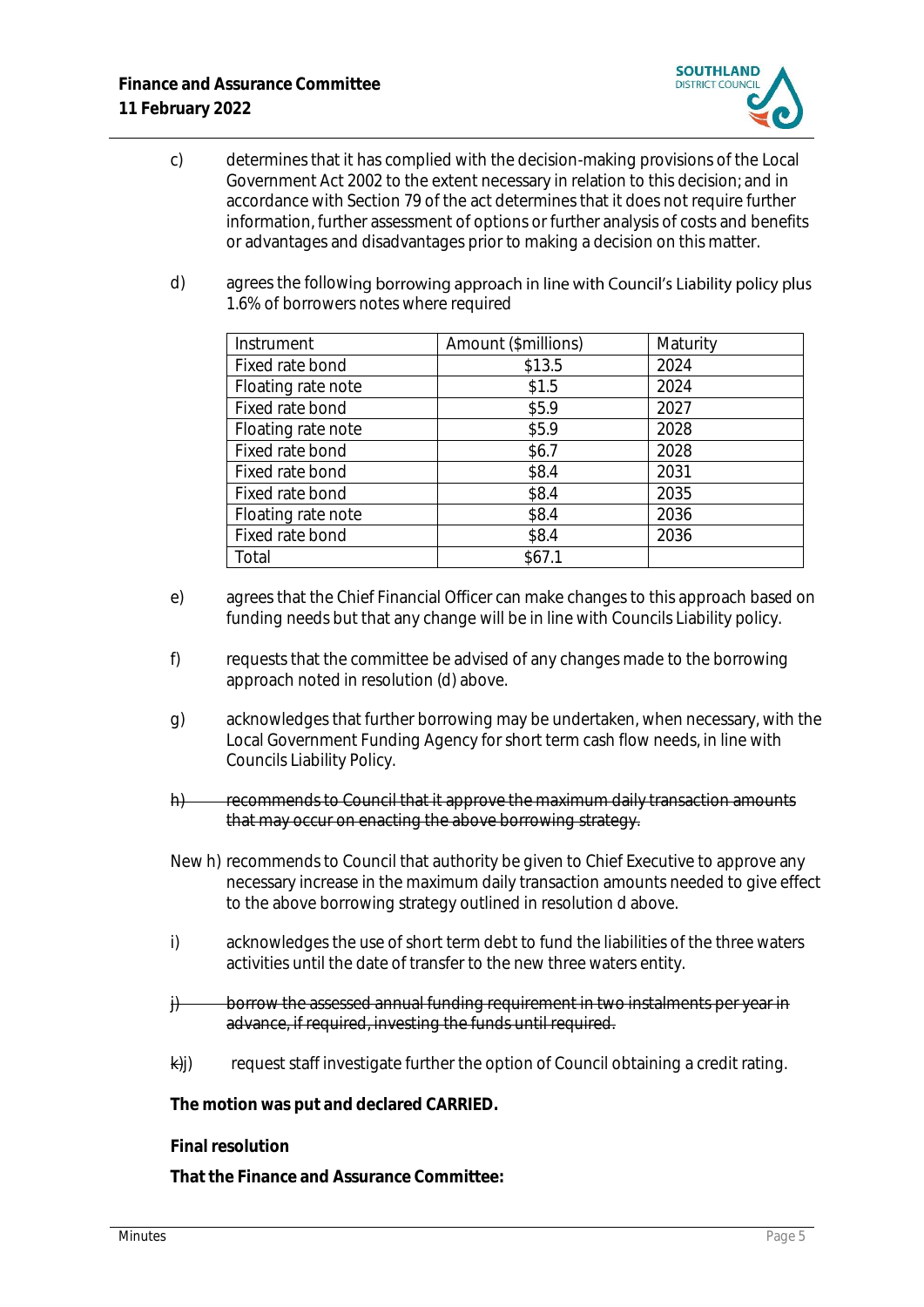

- a) **the catacage of the report titled "Approach to borrowing" dated 4 February 2022.**
- **b) determines that this matter or decision be recognised as not significant in terms of Section 76 of the Local Government Act 2002.**
- **c) determines that it has complied with the decision-making provisions of the Local Government Act 2002 to the extent necessary in relation to this decision; and in accordance with Section 79 of the act determines that it does not require further information, further assessment of options or further analysis of costs and benefits or advantages and disadvantages prior to making a decision on this matter.**
- **d)** agrees the following borrowing approach in line with Council's Liability policy **plus 1.6% of borrowers notes where required**

| Instrument         | Amount (\$millions) | Maturity |
|--------------------|---------------------|----------|
| Fixed rate bond    | \$13.5              | 2024     |
| Floating rate note | \$1.5               | 2024     |
| Fixed rate bond    | \$5.9               | 2027     |
| Floating rate note | \$5.9               | 2028     |
| Fixed rate bond    | \$6.7               | 2028     |
| Fixed rate bond    | \$8.4               | 2031     |
| Fixed rate bond    | \$8.4               | 2035     |
| Floating rate note | \$8.4               | 2036     |
| Fixed rate bond    | \$8.4               | 2036     |
| Total              | \$67.1              |          |

- **e) agrees that the Chief Financial Officer can make changes to this approach based on funding needs but that any change will be in line with Councils Liability policy.**
- **f) requests that the committee be advised of any changes made to the borrowing approach noted in resolution (d) above.**
- **g) acknowledges that further borrowing may be undertaken, when necessary, with the Local Government Funding Agency for short term cash flow needs, in line with Councils Liability Policy.**
- **h) recommends to Council that authority be given to Chief Executive to approve any necessary increase in the maximum daily transaction amounts needed to give effect to the above borrowing strategy outlined in resolution d above.**
- **i) acknowledges the use of short term debt to fund the liabilities of the three waters activities until the date of transfer to the new three waters entity.**
- **j) request staff investigate further the option of Council obtaining a credit rating.**

(The meeting adjourned for morning tea at 11.16am and reconvened at 11.31am with all members of the Committee present.)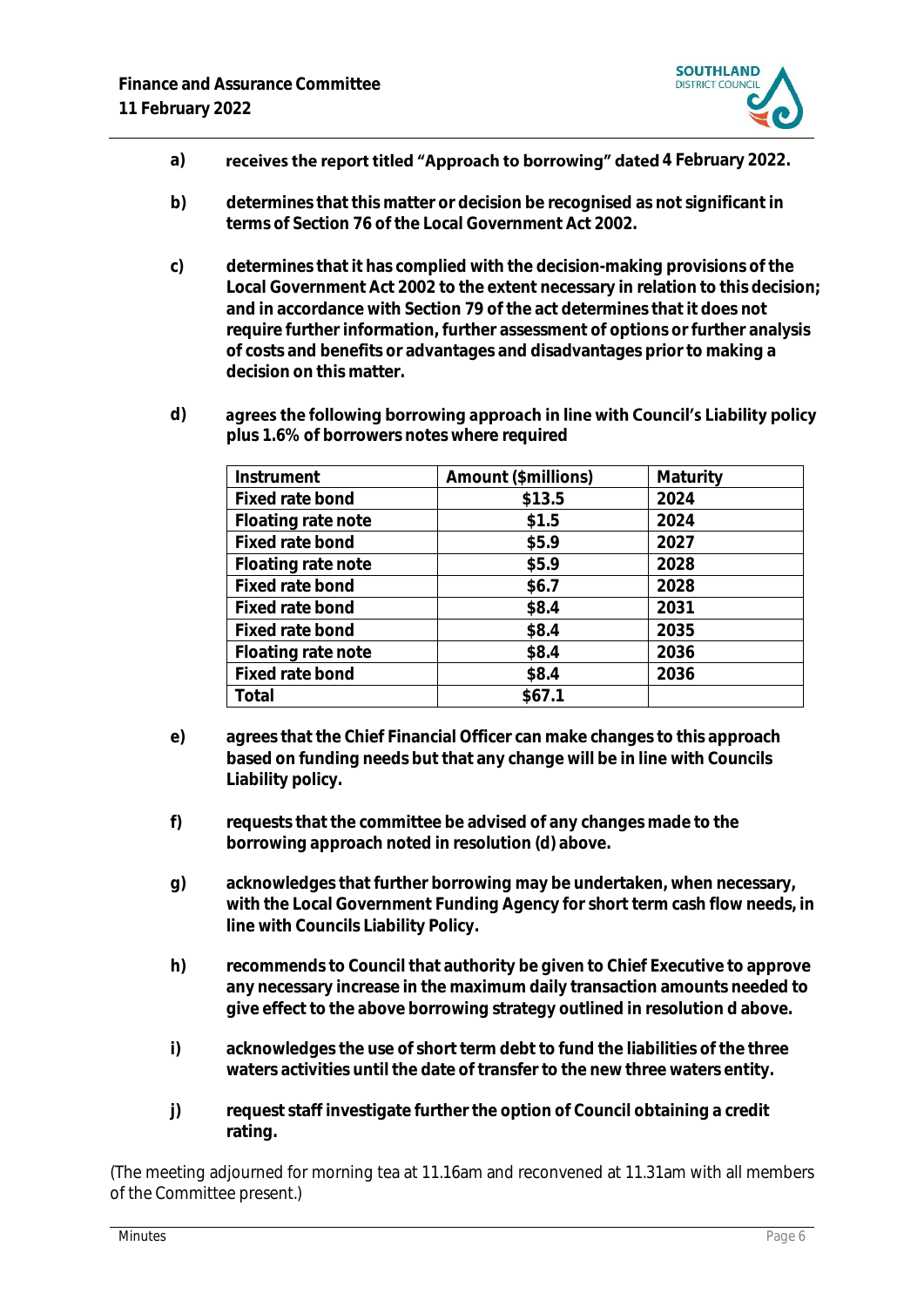

# **7.5 Health and Safety Update**

**Record No: R/22/1/683**

Health, safety and wellbeing advisor - Teri Black was in attendance for this item.

Mrs Black advised that the purpose of the report was to to provide an update on health and safety related events and activity over the last quarter.

## **Resolution**

Moved Chairperson Robertson, seconded Cr Keast **and resolved:**

**That the Finance and Assurance Committee:**

- a) Receives the report titled "Health and Safety Update" dated 4 February 2022.
- **b) Determines that this matter or decision be recognised as not significant in terms of section 76 of the Local Government Act 2002.**
- **c) Determines that it has complied with the decision-making provisions of the Local Government Act 2002 to the extent necessary in relation to this decision; and in accordance with section 79 of the act determines that it does not require further information, further assessment of options or further analysis of costs and benefits or advantages and disadvantages prior to making a decision on this matter.**

# **Public excluded**

**Exclusion of the public: Local Government Official Information and Meetings Act 1987**

#### **Resolution**

Moved Chairperson Robertson, seconded Cr Keast **and resolved:**

**That the public be excluded from the following part(s) of the proceedings of this meeting.**

#### **C8.1 Health and Safety Events**

**C8.2 Update on judicial review proceedings brought against Council by Forest and Bird**

**The general subject of each matter to be considered while the public is excluded, the reason for passing this resolution in relation to each matter, and the specific grounds under section 48(1) of the Local Government Official Information and Meetings Act 1987 for the passing of this resolution are as follows:**

| General subject of each matter<br>to be considered | Reason for passing this<br>resolution in relation to each<br>matter                                                                                      | Ground(s) under section 48(1)<br>for the passing of this<br>resolution                                                                                 |
|----------------------------------------------------|----------------------------------------------------------------------------------------------------------------------------------------------------------|--------------------------------------------------------------------------------------------------------------------------------------------------------|
| Health and Safety Events                           | $s7(2)(a)$ - the withholding of<br>the information is necessary to<br>protect the privacy of natural<br>persons, including that of a<br>deceased person. | That the public conduct of the<br>whole or the relevant part of<br>the proceedings of the<br>meeting would be likely to<br>result in the disclosure of |